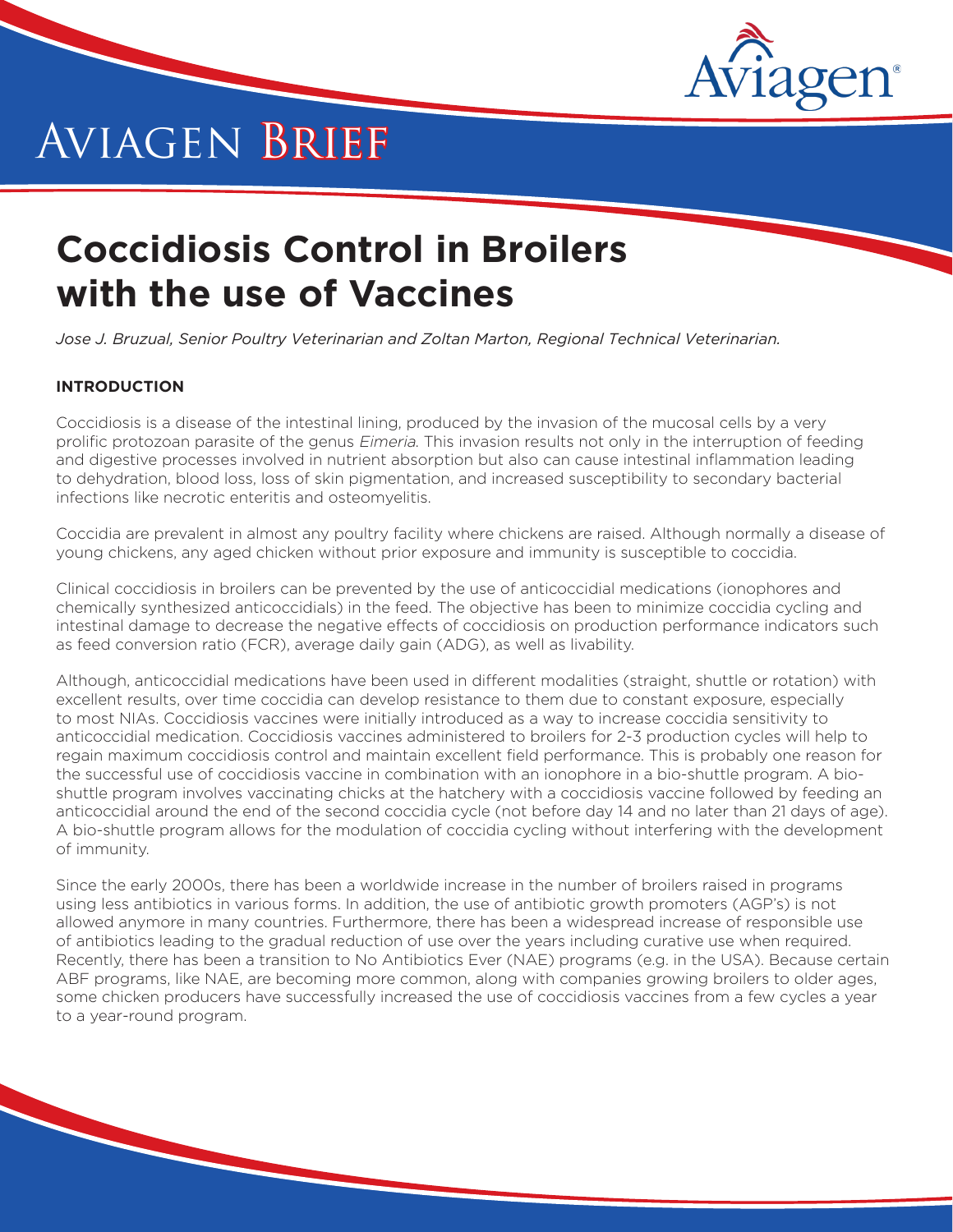## **EARLY IMMUNITY**

When using a coccidiosis vaccine, achieving early immunity (within the first 3-4 weeks of a chick's life) is essential for ensuring long-lasting protection throughout their life. Vaccination at the hatchery is a controlled exposure method and the development of immunity to coccidia requires several consecutive cycles or passes through the bird in the field under particular management conditions.

The first exposure to the coccidia parasite takes place during vaccination. Regularly, this vaccination occurs at the hatchery, and the rest of the cycling process continues on the farm (following exposure and cycling).

Each cycle requires the ingestion of sporulated oocysts by the bird. The parasite invades and multiplies within the intestinal cells several times, and the cycle ends with the shedding of the unsporulated oocysts in the feces. Then, under the right litter conditions (oxygen, temperature, and humidity), the oocysts sporulate in the litter, ready to repeat the cycle.

# **BIOLOGY AND LIFE CYCLE**

The coccidia of chickens have a distinctive life cycle **(Figure 1)**. Previously unexposed chickens get infected by ingesting sporulated oocysts (infectious) to start the cycle, from either vaccination or the litter. The cycle is composed of two stages; the first stage occurs inside the chicken (Schizogony and Gametogony), lasting around 5-7 days. The second stage occurs in the environment/litter (Sporogony) and lasts around 1-2 days, and this enables the oocyst to become infective. A sporulated oocyst has 4 sporocysts, and each sporocyst contains 2 sporozoites. After ingestion, the oocysts' walls are crushed by the physical activity in the gizzard, which releases the sporocysts (excystation process). Pancreatic enzymes in the small intestine then release the sporozoites from the sporocysts enabling them to infect epithelial cells and begin the cycle in the intestine of the bird.

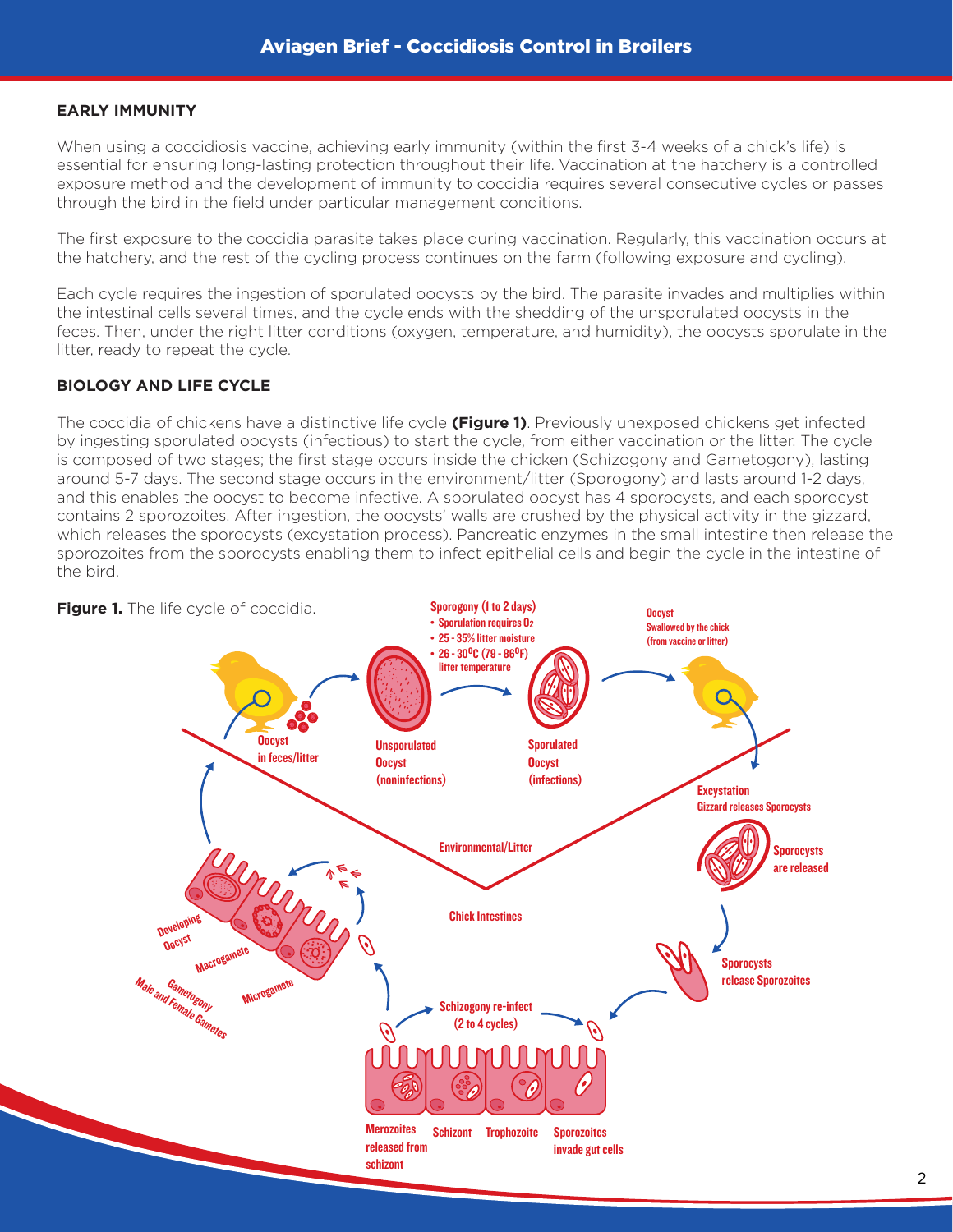Immature oocysts shed by the bird remain dormant in the litter until specific litter conditions allow their sporulation. These conditions are:

- Oxygen
- Litter moisture of 25-35%
- Litter temperatures of 26-30°C (79-86°F)

It is essential to remember that for full immunity to develop, coccidia have to cycle in the bird 3-4 consecutive times. The length of the cycle and how many cycles are needed depends on the *Eimeria* species infecting the chicken. In general, the Eimeria species cycle between 5 and 7 days.

## **DIAGNOSIS**

Seven known Eimeria species infect chickens. These species are host-specific, meaning that they only infect chickens and do not infect other species of birds. Diagnosis can be made by:

- Examining the location and the type of gross lesion found in the intestines. The parasite location and gross lesion in the intestines allow a presumptive rough diagnosis of the species of Eimeria involved, most of the time.
- Observing intestinal scrapings under a microscope to identify the species of Eimeria based on oocyst and schizont size and shape. The oocysts of E. maxima are remarkably large as compared with other species.
- Collecting and fixing intestinal tissue samples in a container of buffered formalin solution for a histological diagnosis.
- Taking advantage of DNA technology, including PCR and sequencing, to identify every species affecting the birds.

The following table shows the most common Eimeria species found in broilers and their prepatent period (time between exposure and shedding of the first oocyst).

| Eimeria species | <b>Parasitized Area</b><br>of Intestine | Prepatent<br>Period (hours) |
|-----------------|-----------------------------------------|-----------------------------|
| E. acervulina   | Duodenum                                |                             |
| E. maxima       | Jejunum and<br>Ileum                    | 121                         |
| E. tenella      |                                         |                             |

**Table 1.** The three most common species of coccidia in broilers and their prepatent period.



#### **VACCINE, VACCINE ADMINISTRATION AND EFFECT OF VACCINES**

There are different commercially available vaccines for use in broilers. Most vaccines are based on suspensions of live (viable) sporulated oocyst. They vary in the content of coccidia species, the number of oocysts, and strain pathogenicity. Also, coccidiosis vaccines can be originated from non-attenuated or selected precocious (attenuated) strains. Precocious strains cycle faster and are less pathogenic, but are also less prolific than the non-attenuated strains.

Most commercial vaccines available for broilers include E. acervulina, E. tenella, and E. maxima.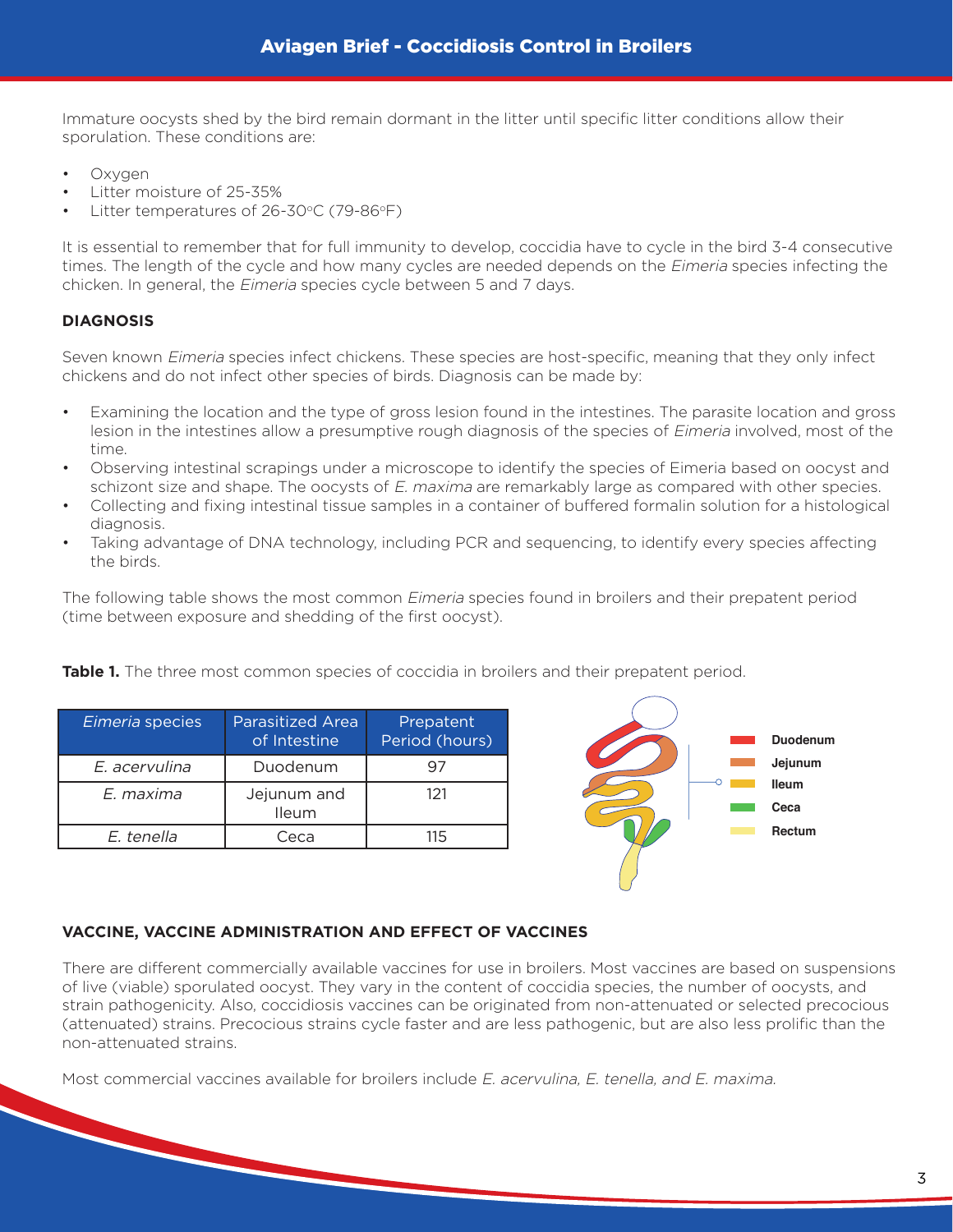Different methods have been used to administer live coccidiosis vaccines to broiler chicks. The vaccine has been applied in the feed or the drinking water during the first week of life. At the hatchery, vaccines have been administered by coarse spray, solid gel pucks, or *in ovo* vaccination. Today, most coccidiosis vaccines for broilers are administered at the hatchery either via spray cabinet mist or gel droplets, and in some situations, chicks are revaccinated in the field.

If the chick's intestine is healthy and the vaccine was adequately applied, live sporulated oocysts from the vaccine should replicate soon after their ingestion by the chick. The transition from the first to the second cycle is critical and must occur on the farm **(Figure 2)**.

The next generation of oocysts shed by the vaccinated chicks must sporulate before being ingested again by the birds and replicate into a second cycle (this sporulation is highly dependent on proper environmental conditions). Then, following consecutive third and fourth cycles, robust immunity is achieved, and birds have protection against future coccidiosis challenges. Revaccination on the farm has been used in some operations to ensure adequate/uniform vaccine coverage and early oocyst cycling. Revaccination can be done using a coarse spray, in the water or feed, or oral gavage methods.



#### **Figure 2.** Early recycling of the *Eimeria* vaccine in the chick after vaccination.

The development of immunity is dependent upon the early cycling of coccidia. In addition to an excellent initial vaccination, it is essential to provide the right conditions for the birds to experience the proper cycling starting at day one (optimal brooding conditions for optimal intestinal development).

Disruption in the process of going from the first cycle to the second will cause some birds to start building immunity, while others remain naive to coccidia. Poor uniformity of immunity increases the risk of coccidiosis outbreaks due to challenges with high numbers of oocysts infecting a naive population of chicks. The consequences of these outbreaks are significant; treatment with anticoccidials may be required; bird welfare and performance will be adversely impacted, leading to financial losses.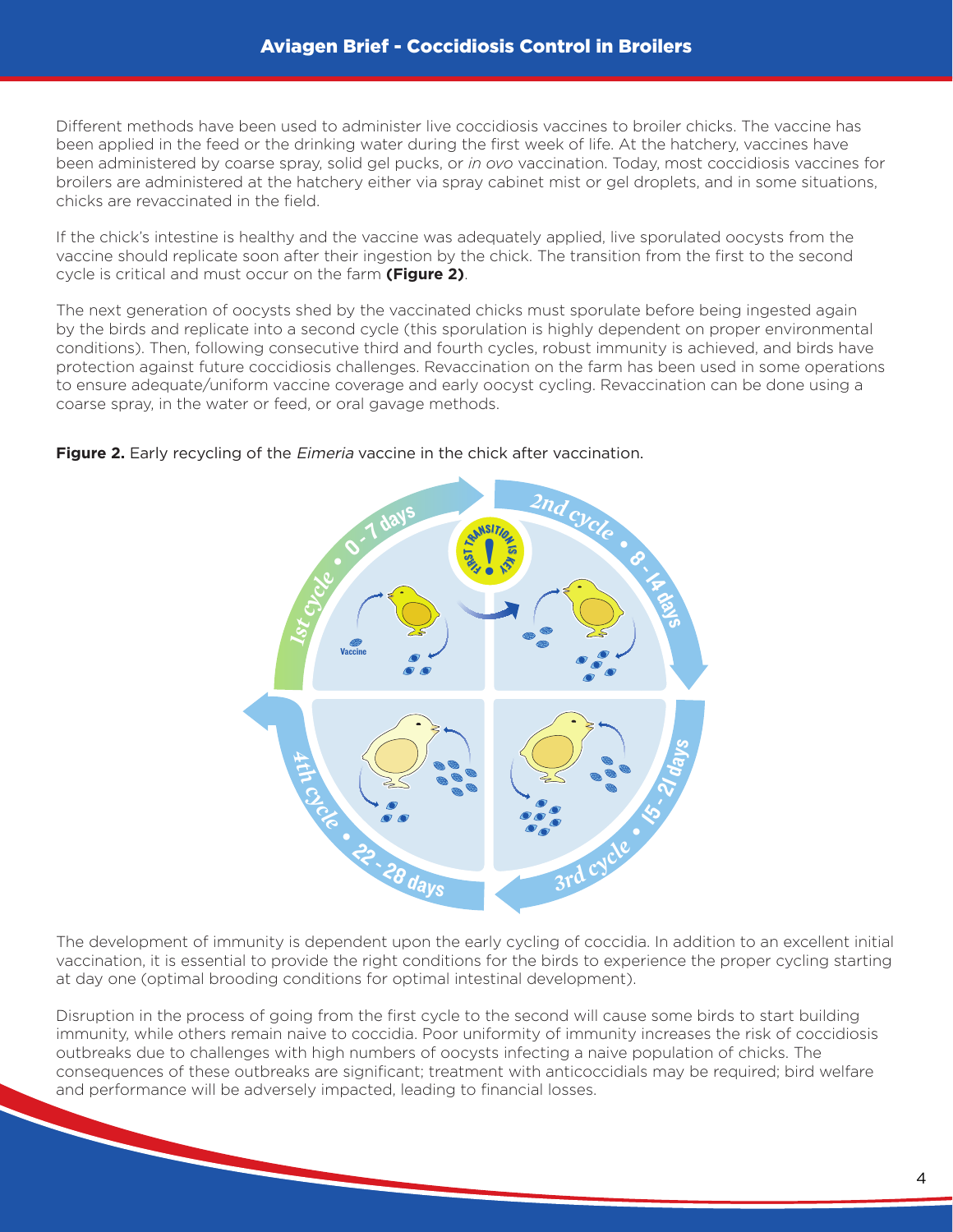Proper cycling ensures the development of immunity and results in:

- Better intestinal integrity
- Uniform feeding and feed efficiency
- Uniform body-weight gain
- Improved bird health and flock livability

#### **FACTORS AFFECTING THE VACCINE RESPONSE DURING THE GROW-OUT**

The factors highlighted below, either alone or in combination, impact the provision of an effective coccidiosis vaccination program. The best place for coccidiosis vaccination is at the hatchery, where conditions are ideal for mass application and there is usually better control over the vaccination preparation and mixing process.

#### **Vaccine handling, storage, and administration**

- Never freeze coccidiosis vaccine for it contains live oocysts.
- Follow manufacturer's instructions for mixing the vaccine with diluent.
- Ensure a uniform distribution of the vaccine via spray cabinet mist or gel droplets. Administering vaccine in a way that ensures equal exposure of all chicks to live oocysts is of paramount importance (use a dye if necessary).
- Provide birds with enough time and light intensity after vaccination in the hatchery to allow preening.
- Keep chicks comfortable in terms of temperature and relative humidity after vaccination. Allow chicks to dry and avoid exposing them to high air speeds or drafts.

**Note:** There may be situations where coccidiosis vaccine application on the farm should be considered as either the only vaccine applied or as a revaccination. These situations occur:

- When vaccines cannot be administered at the hatchery.
- When there are doubts about the vaccine application at the hatchery or,
- As a choice made by the customer for a better "take" on a particular species.

#### **BROODING AND MANAGEMENT PRACTICES**

Optimal brooding practices are essential for proper intestinal development and also for proper oocyst sporulation, consumption and recycling. Chick brooding density needs to change as the birds grow to increase floor space as well as feeding and drinking space. However, releasing chicks too soon into areas where coccidia oocysts have not been shed can compromise the recycling and uniformity of the process and development of immunity.

Management during the first few weeks of a chick's life is critical for intestinal development and requires a focus on many factors. Excellent management and proper environmental conditions include focusing on:

- **Feed**
- Light
- Air (Temperature and RH)
- Water
- Space (bird density and feeder and drinker space)
- Sanitation (biosecurity)

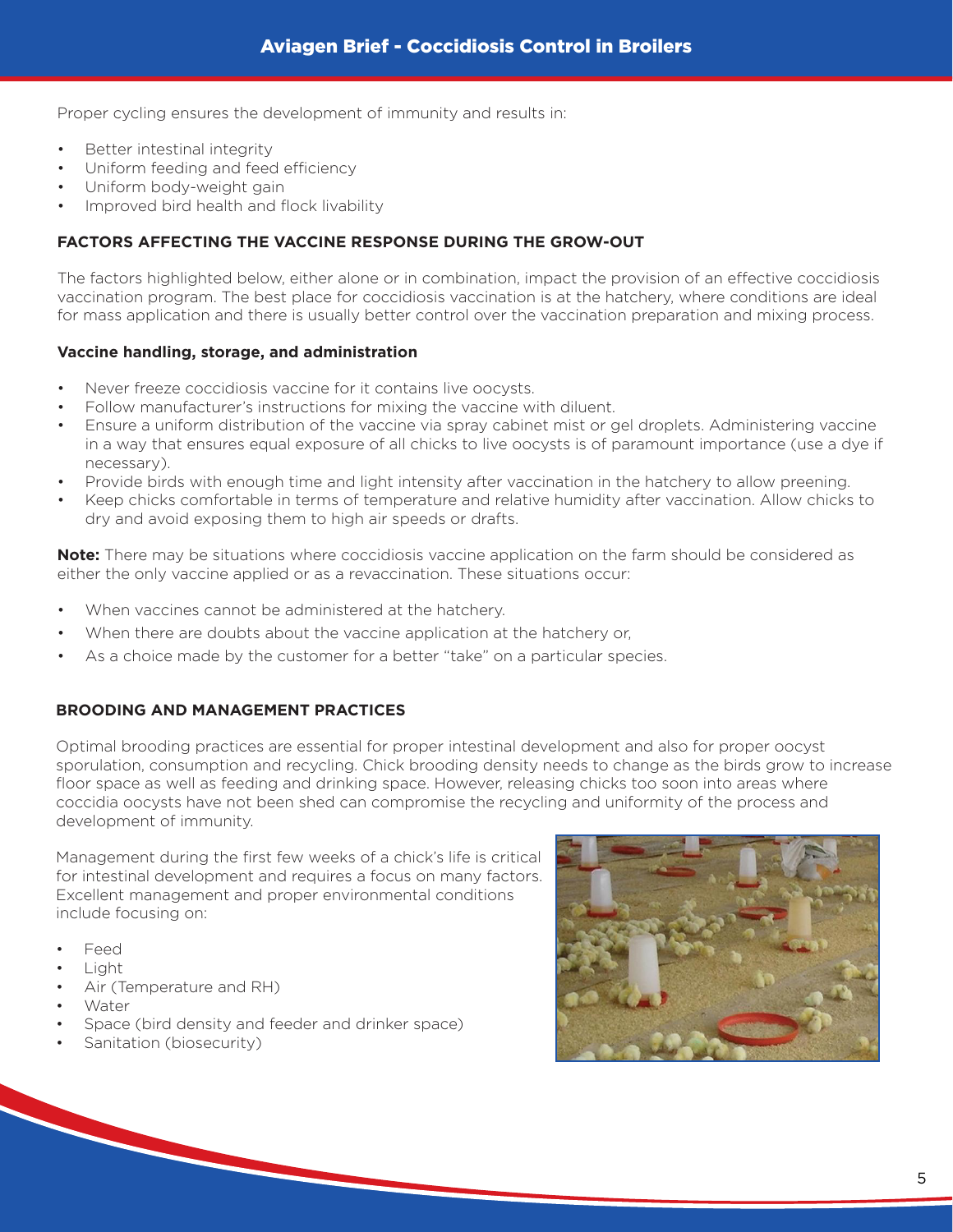Partial house brooding is a common practice and a very effective way to achieve a suitable environment for chicks as well as the proper oocyst cycling. Brooding rings, brooding areas or partitions are used to control not just the stocking density, but also feeder and drinker space.

Controlling stocking density progressively during the first three to four weeks is an excellent way to influence litter humidity and temperature for optimal intestinal development, coccidia sporulation and cycling.

The stocking density during the brooding period needs to be adjusted based on particular housing and/or farm conditions (brooder type, brooding set-up, feeder and drinker type, house ventilation, litter humidity, and environmental temperature). Time of the year can also influence brooding conditions where countries with severe winter and summer seasons may need to make adjustments to brooding protocols.

If covering the brooding area with paper, and subsequently removing it, be sure to remove the paper before the chicks start shedding the vaccine oocysts (this usually starts 5 days after vaccination). Removing the paper later than day 4 after vaccination might reduce proper exposure to the vaccine oocysts that were shed by the birds limiting the first recycling of oocysts. If using paper in the brooding area another option is to leave the paper to decompose in the litter.

Managing the litter moisture and temperature requires close attention and is essential to the proper development of coccidia immunity. Spraying water on the litter may be required if the litter material is too dry (< 25% litter moisture) or if the proposed stocking density is too low to support litter moisture. Relative humidity is not a good indicator of litter moisture. Litter moisture can be checked using a handheld moisture meter or by simply picking up a handful of litter and subjectively assessing the moisture content. Squeeze a handful of litter, and if it remains in a clump, it is too wet. If the litter falls apart without clumping at all, it is too dry. Litter with the correct moisture content clumps slightly. Although less practical, litter moisture can also be measured using a drying oven. Samples of litter are collected, weighed, and allowed to dry in a drying oven for 12-24 hours at 50 °C (120 °F). Calculating the water loss determines the % litter moisture.

As explained earlier, litter temperature and litter moisture are crucial for oocyst to sporulate, but environmental conditions are also essential to allow proper chicken development. *Refer to the Broiler Management Handbooks for more information regarding best management practices.*

# **VACCINE CYCLING**

- Optimal intestinal development is critical. Check for 7-day body weight and uniformity. Intestinal development needs to be maximized during the first week.
- Continued cycling is the key to long-lasting immunity without a clinical coccidiosis break, especially the first cycle and the transition from the first to the second cycle. Remember that for a few chickens, the first cycle occurs on the farm.
- Under certain conditions, such as very low humidity in the litter, revaccination in the field during the first week along with wetting the litter to increase litter humidity might be advised to guarantee the first cycle.
- As mentioned earlier, density can also influence the litter humidity and the rate of oocyst ingestion and sporulation. Always keep density in mind during the first 3-4 weeks of age when dealing with coccidiosis challenges.
- Evaluate proper cycling in the field between 7 and 28 days with:
	- Clinical and necropsy observations of chickens in the field (avoid choosing sick birds).
	- Oocysts counts per gram of feces by laboratory analysis. This evaluation could help to determine if cycling is taking place according to plan or if there is an issue with the coccidia replication or vaccine application at the hatchery.
- Be aware of anticoccidial properties of any supplement given to the chickens as it may impact the vaccine cycling and development of immunity.
- In ABF production programs, the use of phytogenics, botanicals or plant extracts in the feed or water might be helpful in conjunction with the coccidiosis vaccine to try and modulate the cycling of the vaccine.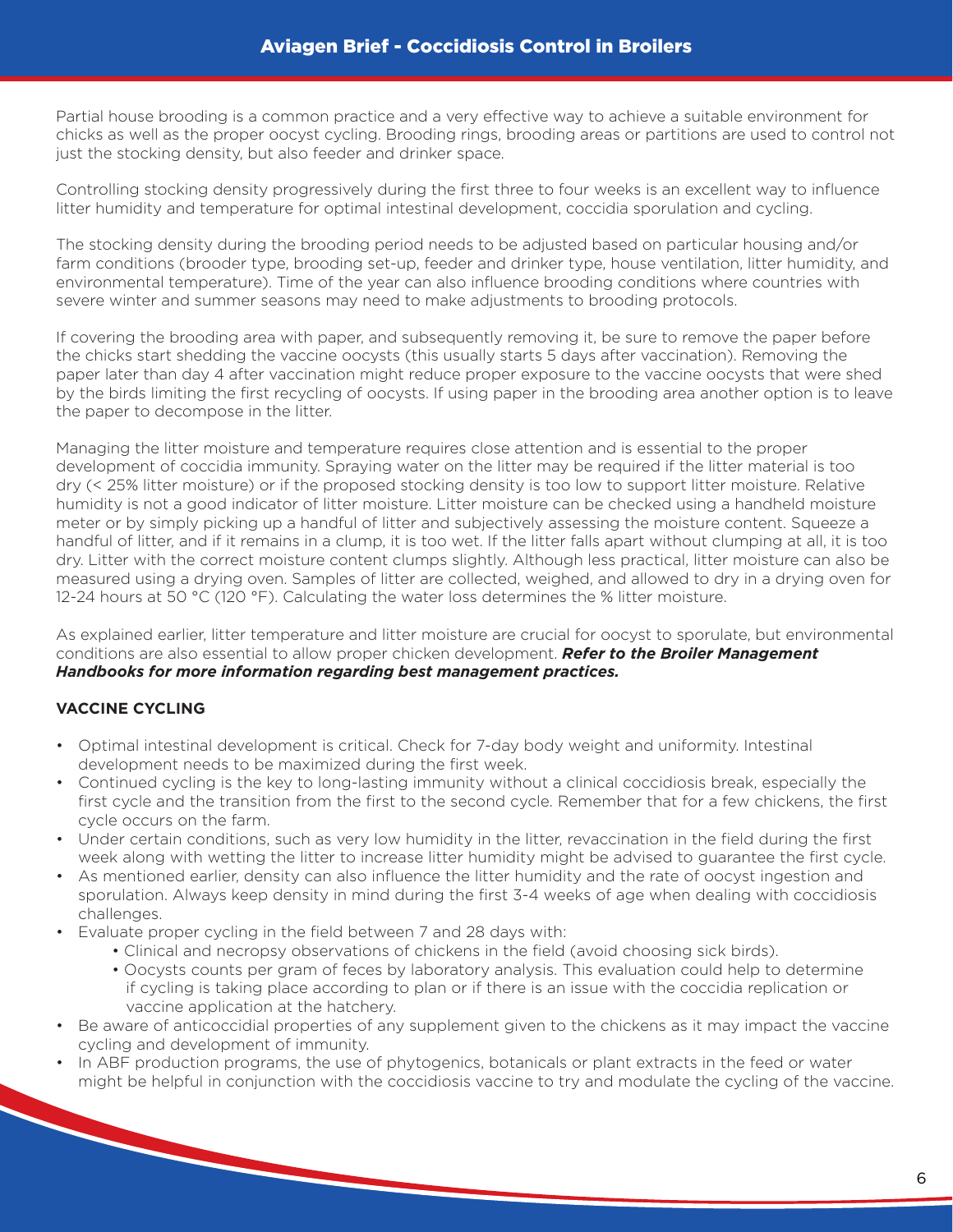#### **IMMUNOSUPPRESSIVE CONDITIONS**

- Disease challenges like IBD, Marek's and CAV can have a detrimental effect on the birds' immune system and development of immunity against coccidiosis. Immunosuppression results in excessive replication of the coccidia, and breaks may occur later in life.
- Other situations can lead to immunosuppression including stress, mycotoxins, cold brooding temperature, lack of feeder space, or marginal nutrition.

#### **ENVIRONMENTAL CHALLENGES**

Some environmental conditions have an impact on the birds' response to the vaccine:

- Environmental challenges caused by temperatures going above or below the recommendations during the first weeks of life.
- Air quality challenges such as high ammonia or dust in the house could negatively impact the early development of chicks and their response to the coccidiosis vaccine making the chicks susceptible to other diseases.
- Dry litter conditions prevent the sporulation of oocysts.
- Wet litter conditions increase sporulation, which can lead to excessive sporulation of oocysts and lesions resembling coccidiosis breaks.

#### **NUTRITIONAL FACTORS**

**CONTRACTOR** 

- Mycotoxins in the feed can harm the birds' immune response resulting in a higher susceptibility to field challenges.
- Feed phase or feed form changes during the development of immunity to coccidia could cause intestinal changes in the birds and produce a suboptimal response to the vaccine.

#### **TREATMENT**

Although rare, sometimes birds may require treatment to control an outbreak. If and when the development of good immunity fails, birds may be at risk of a new coccidiosis outbreak if:

- Treatment is given too early before immunity builds (less than 2 weeks).
- A high dose of medication for more than 2 days is used eliminating the coccidia from cycling and compromising immunity.

Amprolium and Toltrazuril are among the medications being used to treat clinical coccidiosis outbreaks. In the past, sulfa medications have also been used as a treatment.

The use of anticoccidial medications or certain botanical products can interfere with the response to vaccination or the recycling of oocysts. Therefore, their use as part of a "bio-shuttle program" or a dual program coccidiosis vaccine/botanical must be managed and closely monitored to avoid vaccine failures. It is essential to consult and follow the vaccine manufacturer's recommendations.

Necrotic enteritis (NE) is sometimes seen as a consequence of vaccination, especially if improper cycling takes place. If NE is observed this usually requires treatment.